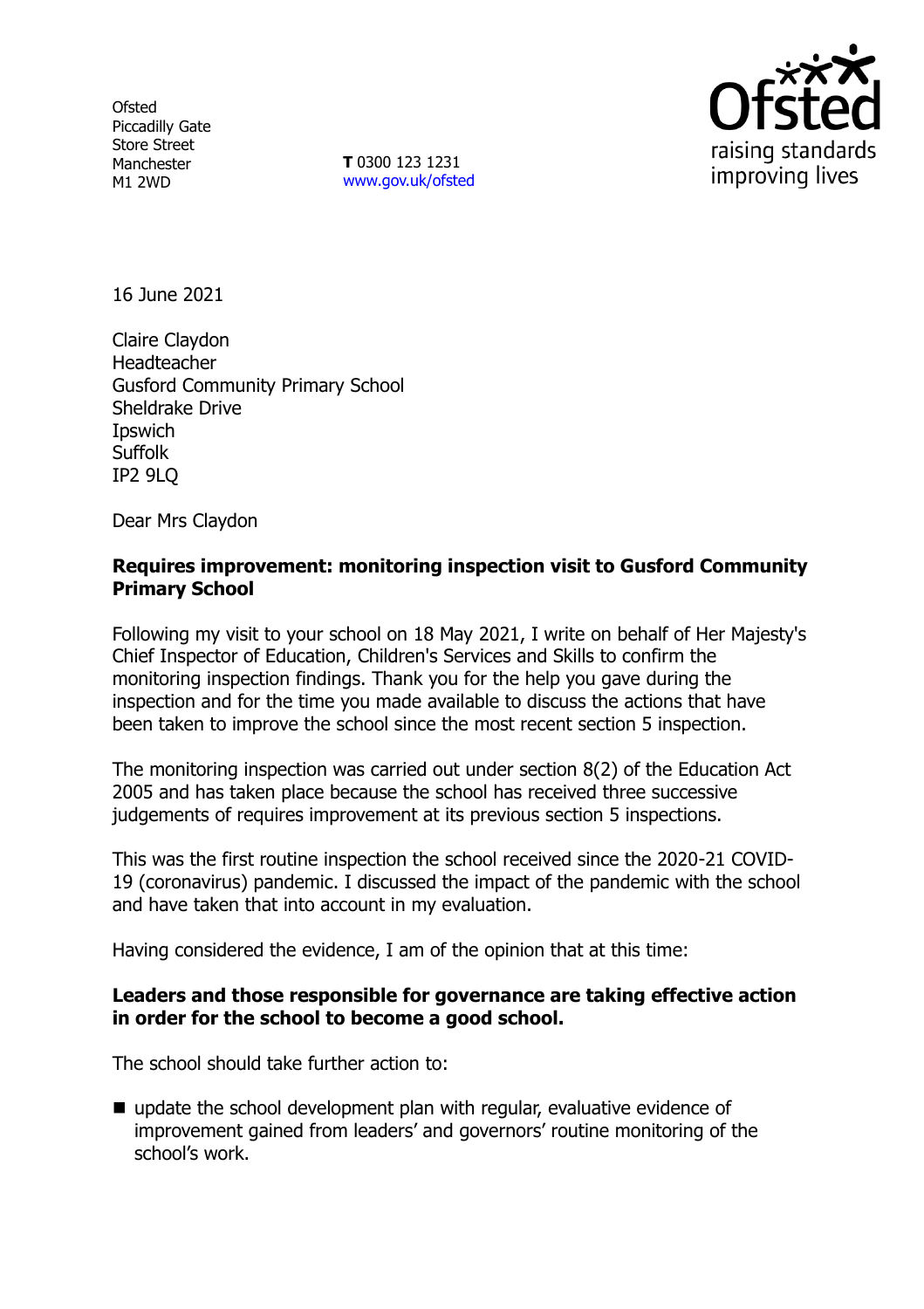

# **Context**

Since the previous inspection, the school has experienced significant disruption due to periods of closure during the pandemic and the need for groups of pupils and some staff to self-isolate. Since reopening in March 2021, almost all pupils have returned to school.

Changes have been made to the governing body, including a new chair and vicechair of governors. The coordinator of special educational needs and/or disabilities (SEND) has left the school. An assistant leader is overseeing this aspect of the school's work on an interim basis. The number of pupils on the school roll has fallen. The Active Learning Academy Trust is currently leading a restructuring of staffing.

### **Main findings**

Trust leaders and governors are aware of inconsistencies in leaders' understanding of what the school's curriculum should be. A range of resources are in place to enable teachers to plan learning and make the curriculum intent clear. However, until recently, staff have relied on these resources too much to teach activities, rather than focusing on the quality of pupils' learning. Resources have not been adapted fully to develop a curriculum suited to the context of the school. Increasingly, pupils are provided with a broad range of more interesting and demanding learning. However, this is still not planned well in all subjects to enable them to build on their prior knowledge and make good progress.

Leaders have added further capacity to improve by training staff to lead aspects of the curriculum. Teams of leaders are in place to oversee the planning and teaching of mathematics, reading and writing. Leadership of foundation subjects is at an early stage of development. Some subjects are ahead of others in implementing improvements. For example, in science, pupils' books show that learning is suitably organised and enables them to build on what they have learned previously, and remember more.

A range of new resources have been introduced to aid the teaching of foundation subjects. Not all staff understand that these resources do not represent a curriculum but are designed to complement it. The trust has identified that further development of subject leaders is needed to gain greater consistency in the planning and implementation of the curriculum. Several subjects are 'work in progress'. Music and computing remain underdeveloped. When asked, pupils could not recall clearly what they have learned previously in music. In computing, pupils felt that the tasks set for them are not challenging enough.

Not all teachers regularly check that pupils, particularly the less able and those with SEND, have the phonic understanding they need. Staff do not take the same approach. This means that pupils cannot quickly grasp the meaning of letters and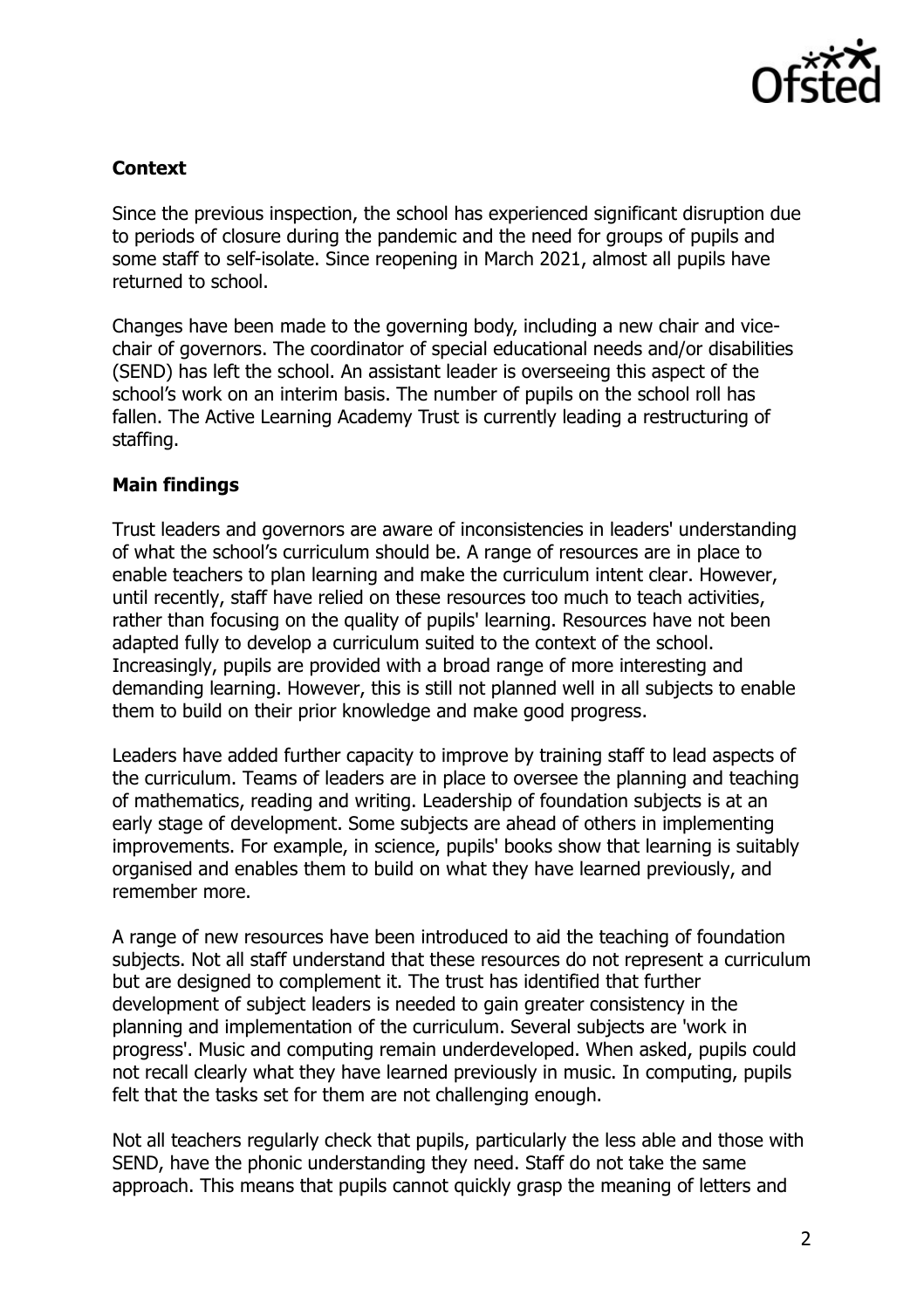

sounds and read words for themselves; rather they repeat what teachers have said. Early writing is underdeveloped. In some classes, pupils write and read with confidence, but elsewhere they lack the spelling, grammar and vocabulary to write well. Expectations of some staff are still not high enough. In some classes, pupils' work is untidy, and at times left incomplete.

Leaders of reading in each key stage have been trained to lead improvements. This is adding further capacity to improve. Planning materials and the texts used by staff have been revised to gain consistency and re-engage pupils. There is a renewed focus on developing pupils' vocabulary and encouraging them to read more often. Leaders have restocked the library to promote reading for pleasure. When asked, almost all Year 6 pupils who met with the inspector were reading at home. A new reading scheme is being used alongside revised planning to gain consistency in the teaching of reading across all key stages. Initial assessments show that this is working and a higher proportion of pupils are reading at greater depth. However, this has not been fully evaluated to show that it is enabling pupils of all abilities to read confidently.

Leaders' monitoring has noted significant improvements in mathematics. New resources enable staff to plan learning in logical order throughout all key stages. Staff understand what needs to be taught in each year group to ensure curriculum coverage and ensure pupils gain the knowledge and understanding they need to move forward. Regular training for staff has helped to gain consistency in implementing the mathematics curriculum. Improved assessment is helping staff to revise their plans to help pupils to catch up on learning missed last year.

Elsewhere, assessment remains underdeveloped. Leaders are trialling a new assessment scheme to inform staff about pupils' learning and check that they are making enough progress. Leaders feel this new approach will reduce staff workload and provide them with the information about how well pupils are doing. Currently, it is unclear how teachers check that all pupils are learning well enough across subjects.

Changes have been made to provision in the early years but the leader has limited evidence of the impact these changes are having. Assessment is becoming more systematic and shows where further support is needed. This year, assessments have identified the need to strengthen children's speaking, communication and language skills. Following recent training, staff are using a national programme to provide support for children in need of support. This is at an early stage of development. Restricted access to the school building during the pandemic has prevented trust leaders from carrying out a thorough evaluation of the effectiveness of this key stage.